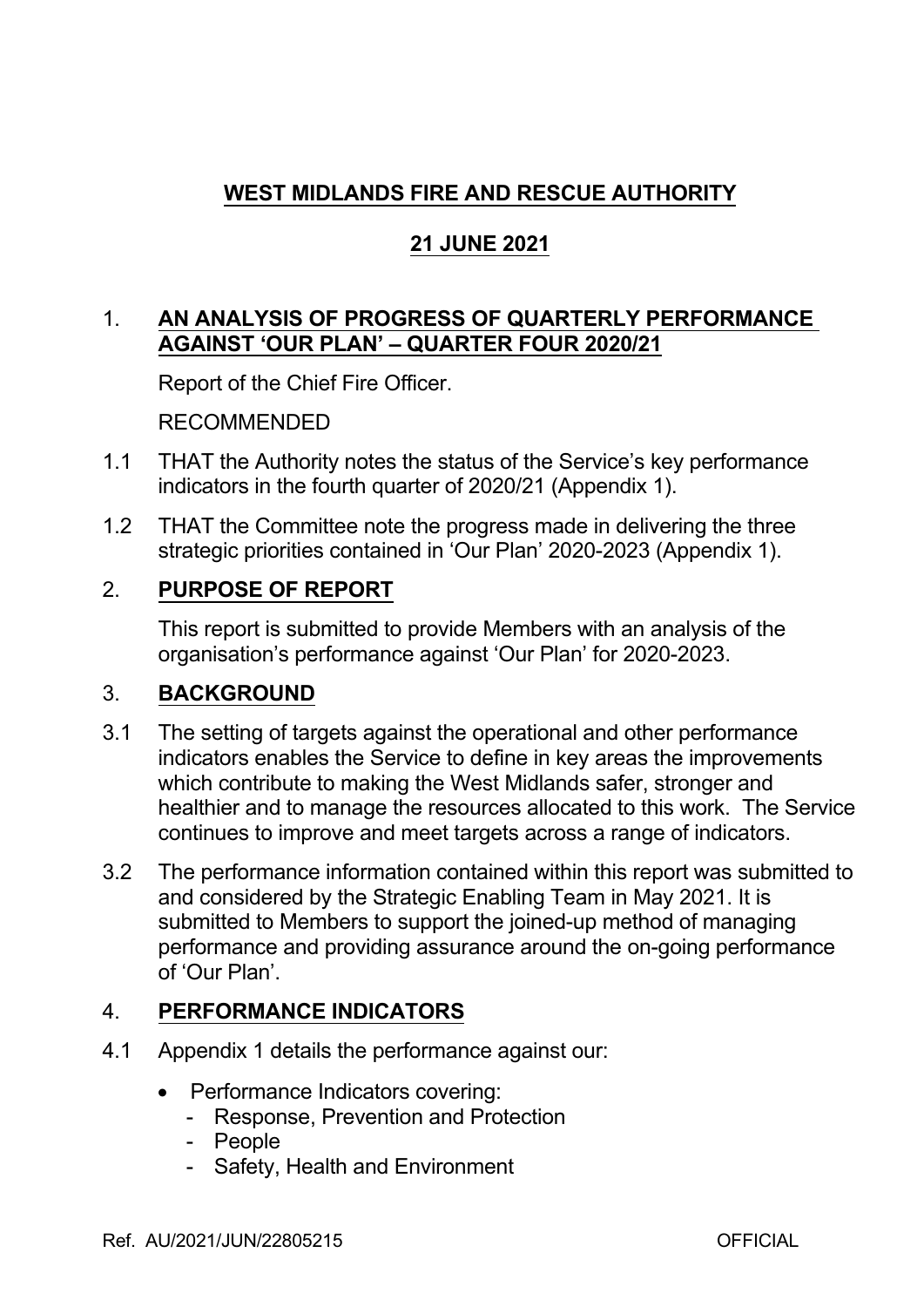- Strategic Objectives as outlined in 'Our Plan'.
- 4.2 Service Delivery Performance Indicators
- 4.2.1 Response:
	- $\bullet$  PI 1 the risk-based attendance standard; performance continues to be positive, with the targets having been met for all four categories of incident type. The performance is rated as over performance against the tolerance levels (blue).
	- Average attendance times for Category 1 incidents (the most critical and important of the four categories) were 4 minutes 35 seconds in quarter four, resulting in a median of 4 minutes 32 seconds year to date.
	- Average attendance times for Category 2, 3 and 4 Incident Types remain well within their respective targets:
		- Category 2 Incident Type: 5 minutes 18 seconds (target of 7 minutes)
		- Category 3 Incident Type: 4 minutes 47 seconds (target of 10 minutes)
		- Category 4 Incident Type: 6 minutes 36 seconds (target of 20 minutes)

## 4.2.2 Prevention:

- The performance indicators for the following areas demonstrate over performance against the tolerance levels (blue):
	- PI 8 The number of deliberate fires in dwellings.
	- PI 9 The number of deliberate fires in non-domestic premises.
	- PI 10 The number of deliberate vehicle fires.
	- PI 11 The number of deliberate rubbish fires.
	- PI 12 The number of deliberate fires in derelict buildings.
- The performance indicators for the following areas demonstrate performance is within the tolerance levels (green):
	- PI 2 The number of accidental dwelling fires.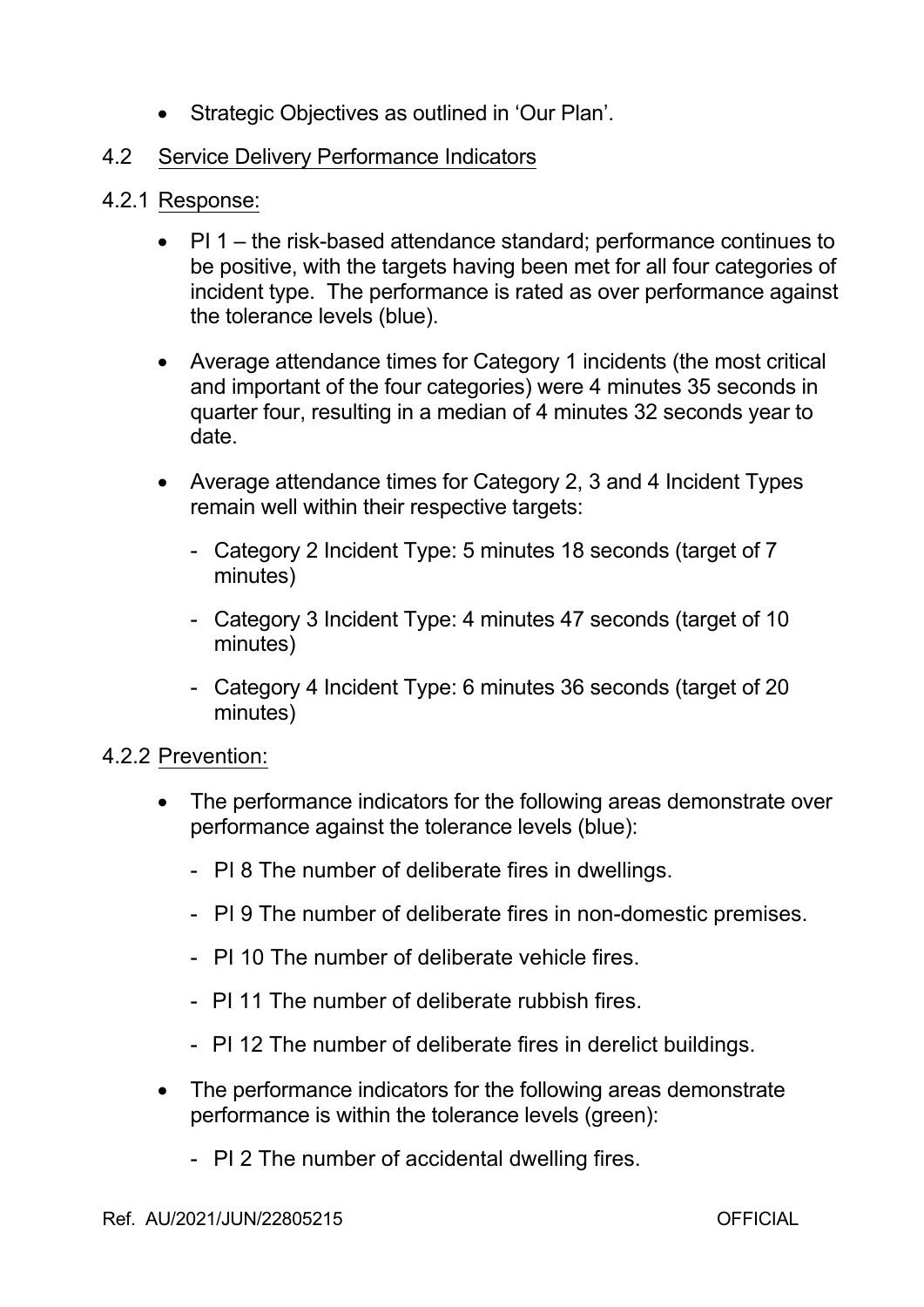- PI 3 Injuries from accidental fires in dwellings, taken to hospital for treatment.
- PI 5 The percentage of Safe and Well visits referred by our partners.
- The performance indicators for the following areas demonstrate under performance against the tolerance levels (red):
	- PI 6 The number of Safe and Well points achieved by the Brigade.
- The following two performance indicators do not have a performance rating assigned:
	- PI 4 The number of deaths from accidental fires in dwellings.
	- PI 7 The number of people killed or seriously injured in Road Traffic Collisions.

#### 4.2.3 Protection:

- The performance indicator for the following area demonstrates performance is above the tolerance levels (blue):
	- $\bullet$  PI 13 The number of accidental fires in non-domestic premises.
- The performance indicator for the following area demonstrates performance is within the tolerance levels (green):
	- $\bullet$  PI 14 The number of false alarm calls due to fire alarm equipment in dwellings and non-domestic premises.

#### 4.3 People Support Services Performance Indicators

- 4.3.1 The performance indicator for the following area demonstrates over performance against the tolerance levels (blue):
	- PI 18 The average number of working days/shifts lost due to sickness (all staff).
	- PI 19 The average number of working days/shifts lost due to sickness (uniformed and Fire Control staff).
	- PI 20 The average number of working days/shifts lost due to sickness (non-uniformed employees).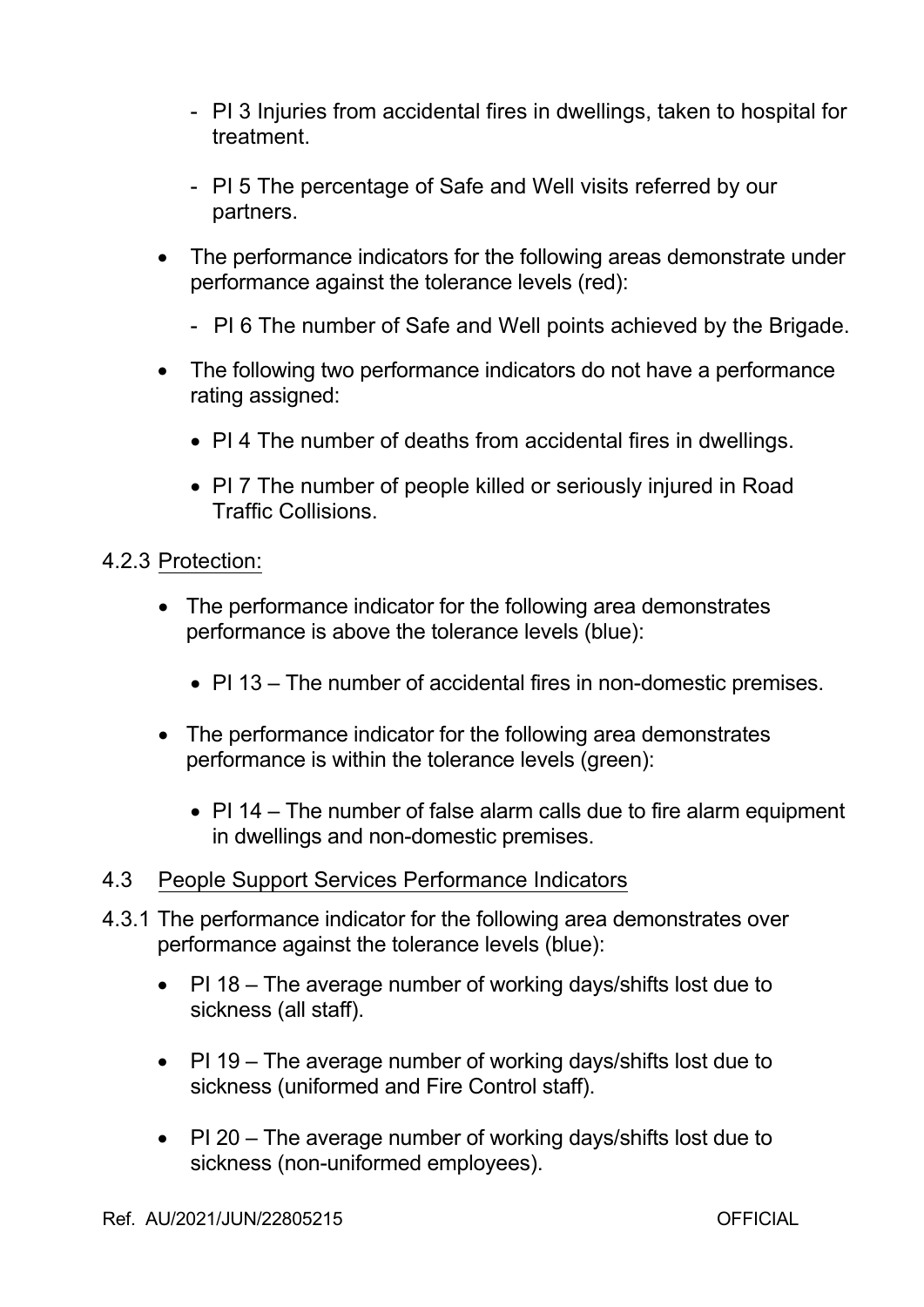- 4.3.2 The performance indicators for the following areas demonstrate performance is within the tolerance levels (green):
	- PI 17 The percentage of all staff from black and minority ethnic (BAME) communities.
	- PI 17a The percentage of uniformed staff from BAME communities
- 4.3.3 The performance indicators for the following areas demonstrate under performance against the tolerance levels (red):
	- PI 15 The percentage of employees that have disclosed their disabled status.
	- PI 16 The number of female uniformed staff.
- 4.4 Safety, Health and Environment Performance Indicators
- 4.4.1 The performance indicators for the following areas demonstrate over performance against the tolerance levels (blue):
	- PI 21 The total number of injuries
	- PI 24 To reduce the gas use of Fire Authority premises.
	- PI 25 To reduce the electricity use of Fire Authority premises.
- 4.4.2 The performance indicator for the following area demonstrates under performance against the tolerance levels (red):
	- PI 22 The total number of RIDDOR injuries.

## 5. **PERFORMANCE MANAGEMENT SYSTEM**

5.1 The InPhase performance management reporting system which has been used in the Service for the last few years is now being replaced by the Power BI App 'Organisational Performance'. The App has been developed internally by Officers within the Data Analyst function of the Strategic Hub in liaison with stakeholders from across the Service. It utilises the Office 365 system thereby maximising the financial investment made by the Service in that software and the associated service wide access and efficiencies derived. The App brings together multiple reports into one place, some existing reports, others new, and the App went live at the start of quarter one 2021/22. Therefore, quarter four 2020/21 marked the final quarter that the InPhase performance management system will be used.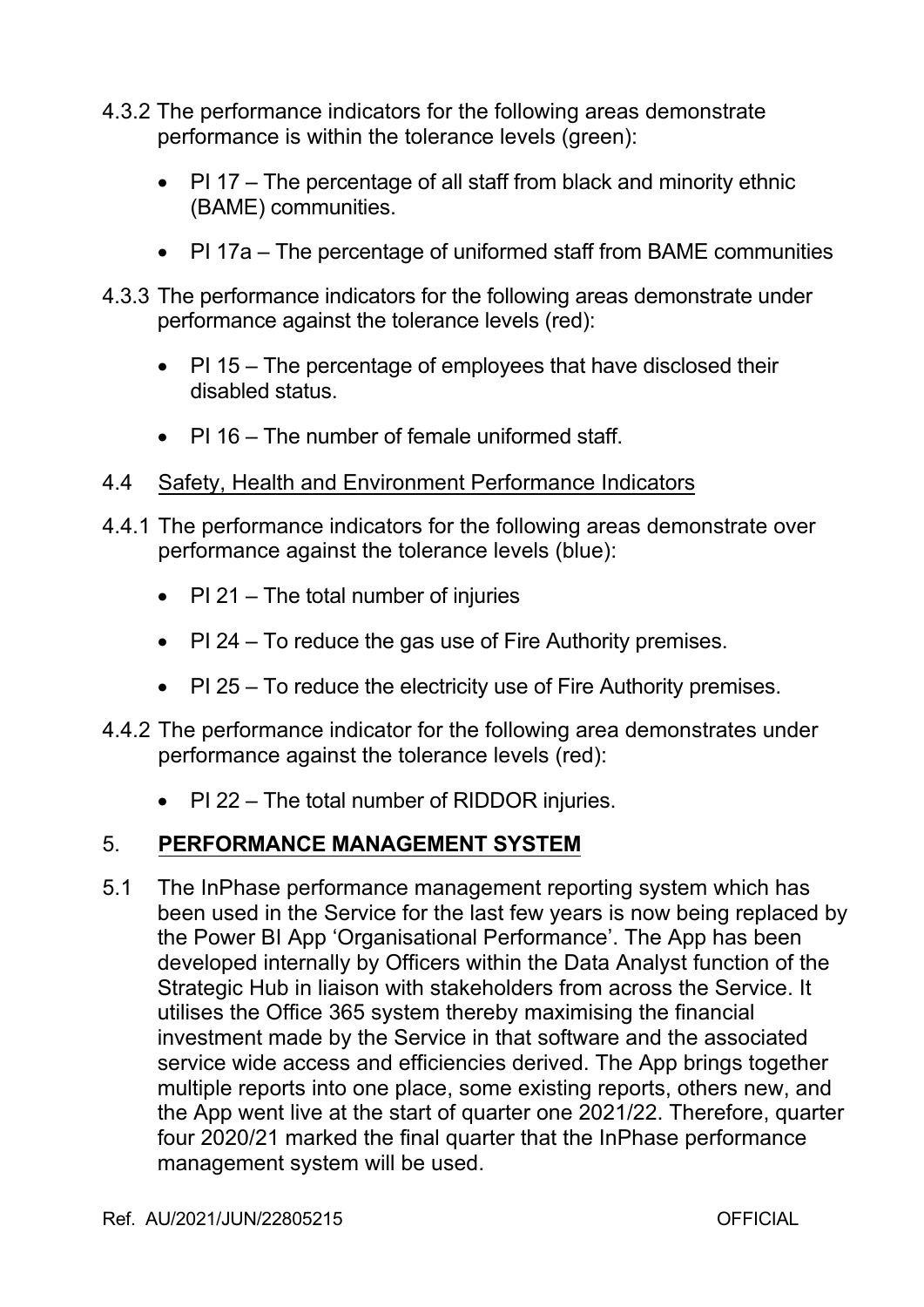5.2 Guidance documentation and a video have been produced to support members of staff use the App, whilst several workshops have been held to provide questions and answer / demonstration sessions. As the use of the App is embedded within the Service, continual support and engagement with members of staff and stakeholders will be developed going forward.

## 6. **CORPORATE RISK**

- 6.1 Corporate Risks are those risks that, if realised, would seriously affect the Service's ability to carry out its core functions or deliver key objectives.
- 6.2 In accordance with the Corporate Risk Management Strategy, all risks maintained within the Corporate Risk Register have been reviewed by Senior Risk Owners in order to update the relevant triggers, impacts and control measures and determine a relevant risk score, if appropriate, based on assessment of likelihood and impact.
- 6.3 A report of progress against our Corporate Risks is submitted separately to the Audit and Risk Committee.

## 7. **EQUALITY IMPACT ASSESSMENT**

In preparing this report, an initial Equality Impact Assessment is not required and has not been carried out. The matters contained within this report will not lead to a policy change.

## 8. **LEGAL IMPLICATIONS**

The course of action recommended in this report does not raise issues which should be drawn to the attention of the Authority's Monitoring Officer.

#### 9. **FINANCIAL IMPLICATIONS**

- 9.1 The level of response, protection and prevention resources required to achieve the targets for the operational indicators shown in Appendix 1, were considered as part of the Authority's 2020/2021 budget setting process which established a total budget requirement of £100.147 million. The cost of delivering services which contribute to the performance achievements comprise goods such as smoke alarms and staff time. The staff time includes those who are solely engaged in prevention work and watch based staff that provide emergency response as well as prevention services.
- 9.2 Expenditure on smoke alarms and other supporting materials in 2020/21 is £196k.